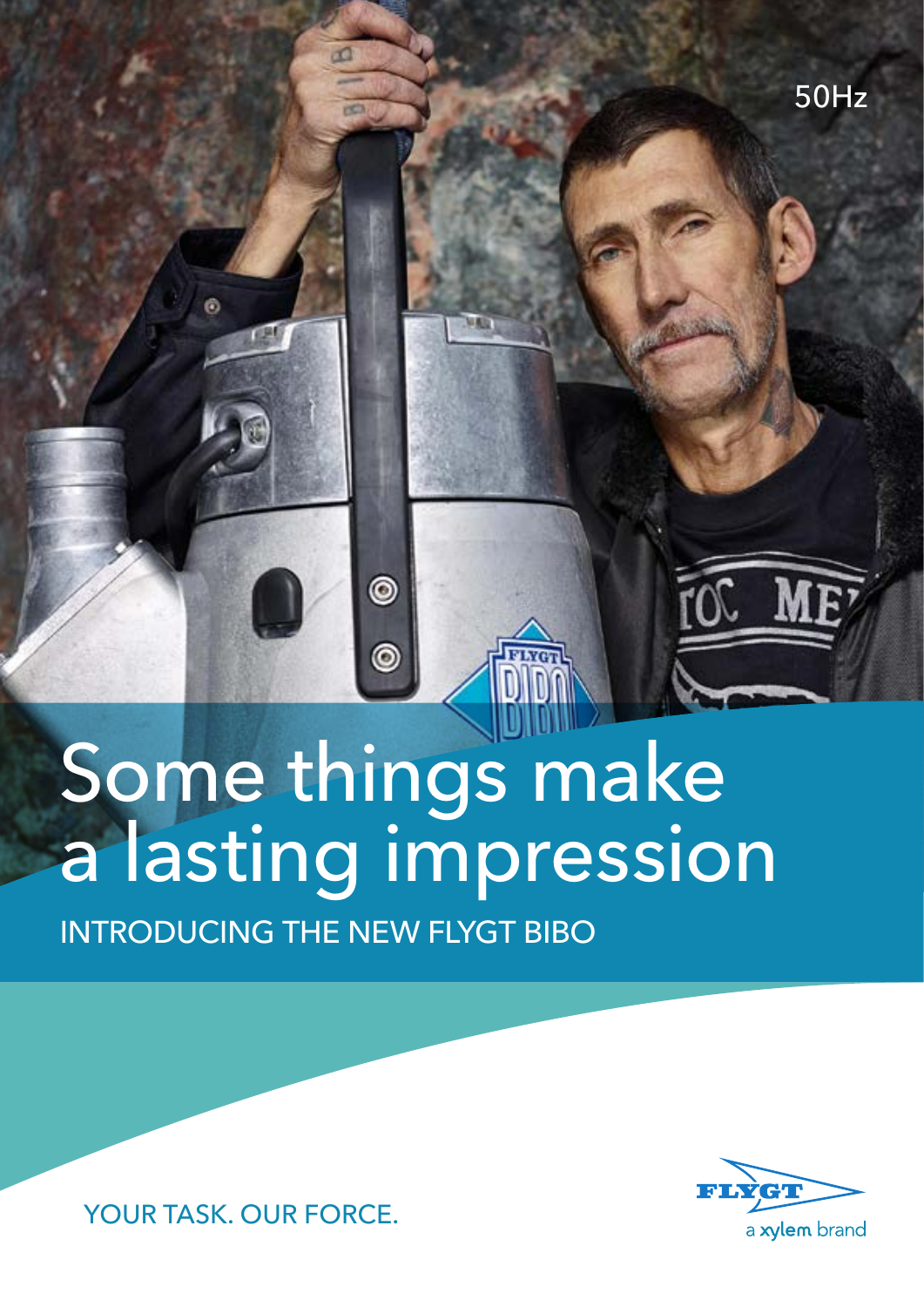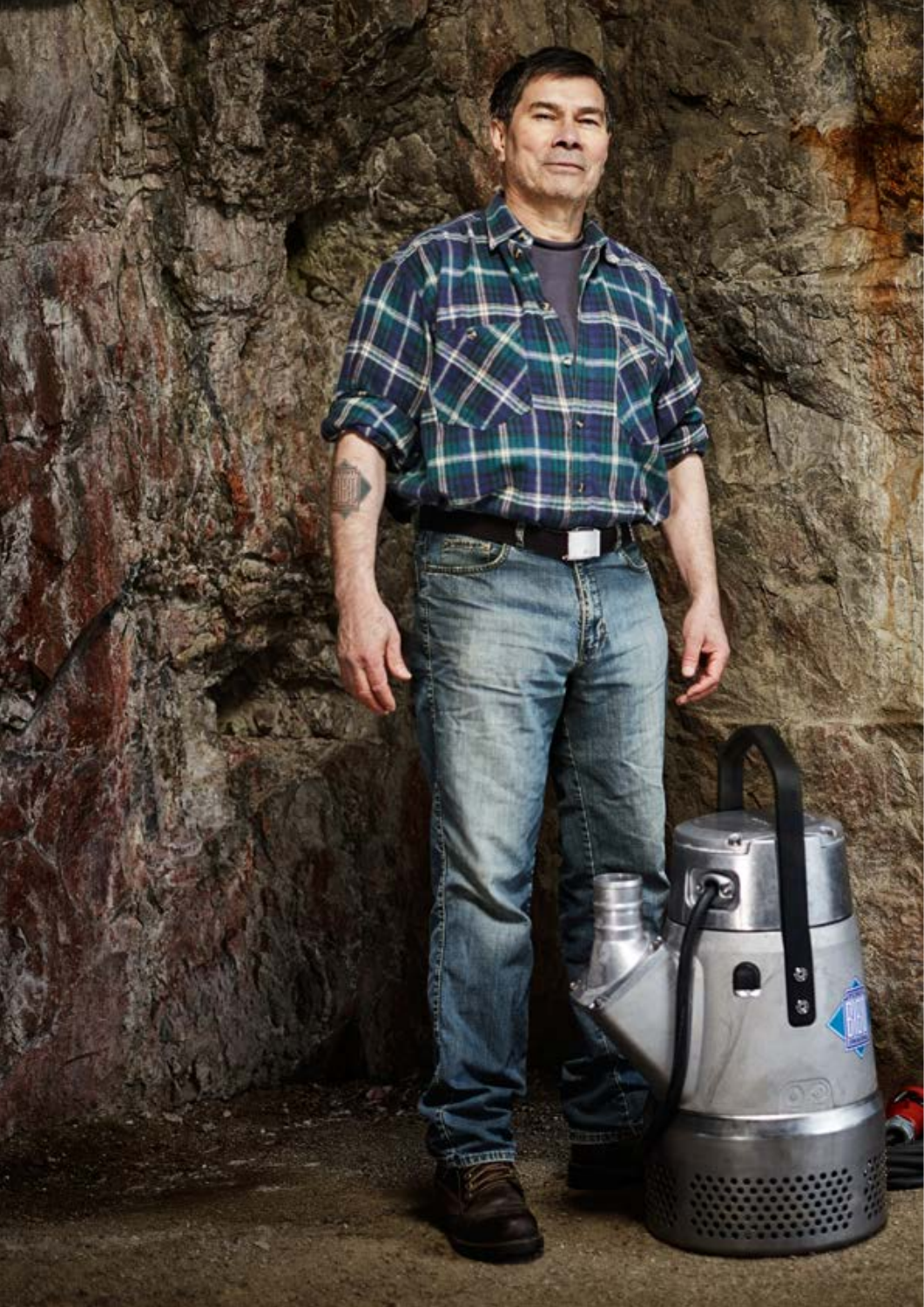# A NEW LEGEND IS BORN

For decades whenever a dewatering challenge seemed too tough or too harsh, the answer has been simple, Flygt BIBO. So how do you improve upon a legend? Easy, we created a new one. Introducing the new Flygt BIBO.

Let's admit something right away. We live and breathe pumps. We could spend a lifetime talking about NPSH and duty points, performance curves and friction losses. However to you our pumps are simply the things that move the water out of your way. That's how we like it.

You want to be able to switch on our pumps and forget about them. That's why we have dry running in the basic design, reduced the number of parts to make maintenance and inspection far easier as well as increasing uptime with wear-resistant hydraulics that mean these pumps can take a beating and still keep running.

Over the years Flygt BIBO has meant reliability. Now a new legend rooted in tradition brings dependable dewatering to future generations. Flygt BIBO, still a choice you never regret.

#### **Innovation to battle downtime**

We'd love to tell you what we've developed to make the Flygt BIBO a pump that just keeps going and going. Things like wear resistant hydraulics, Dura-Spin™, Spin-Out™ and Hard-Iron™ impeller. However we're afraid we might put you to sleep. On second thoughts maybe we should, because with the new levels of pump uptime your sleep won't be interrupted by having to fix pump problems.

#### **Reducing costs**

What are your service personnel going to do with all the freed-up time they're going to have? With the fast impeller adjustment and easy access inspection, the time needed to service your pump has dropped to a minimum. With the ability to run dry your staff will spend less time babysitting your pumps and more time doing what they came to do.

#### **APPLICATIONS**

With more than 60 years' experience supplying dewatering pumps to some of the most demanding sites around the world, Xylem has designed the new Flygt BIBO series to stand up to the toughest conditions.

**Mining & Quarrying**



A reliable and robust dewatering system is critical on any mining site. Despite the difficult and demanding nature of these environments, Flygt BIBO easily handles any dewatering challenge in open-pit or underground mines and quarries.

**Construction & Tunneling**



The ideal choice for tough construction site dewatering tasks, whether it is active or reactive dewatering of ground water. With the new adjustable handle these pumps can be simply and safely moved to another part of the site once they have completed a task.

#### **XYLEM RENTAL**

Sometimes renting is the best choice; especially for short-term projects. Xylem Rental gives you access to a broad range of well-maintained worldclass products and expertise when you need it, wherever you are. With a service network spanning 150 countries, Xylem is there to help with the muscle, craft, flexibility and responsiveness to keep your business moving and your water pumping.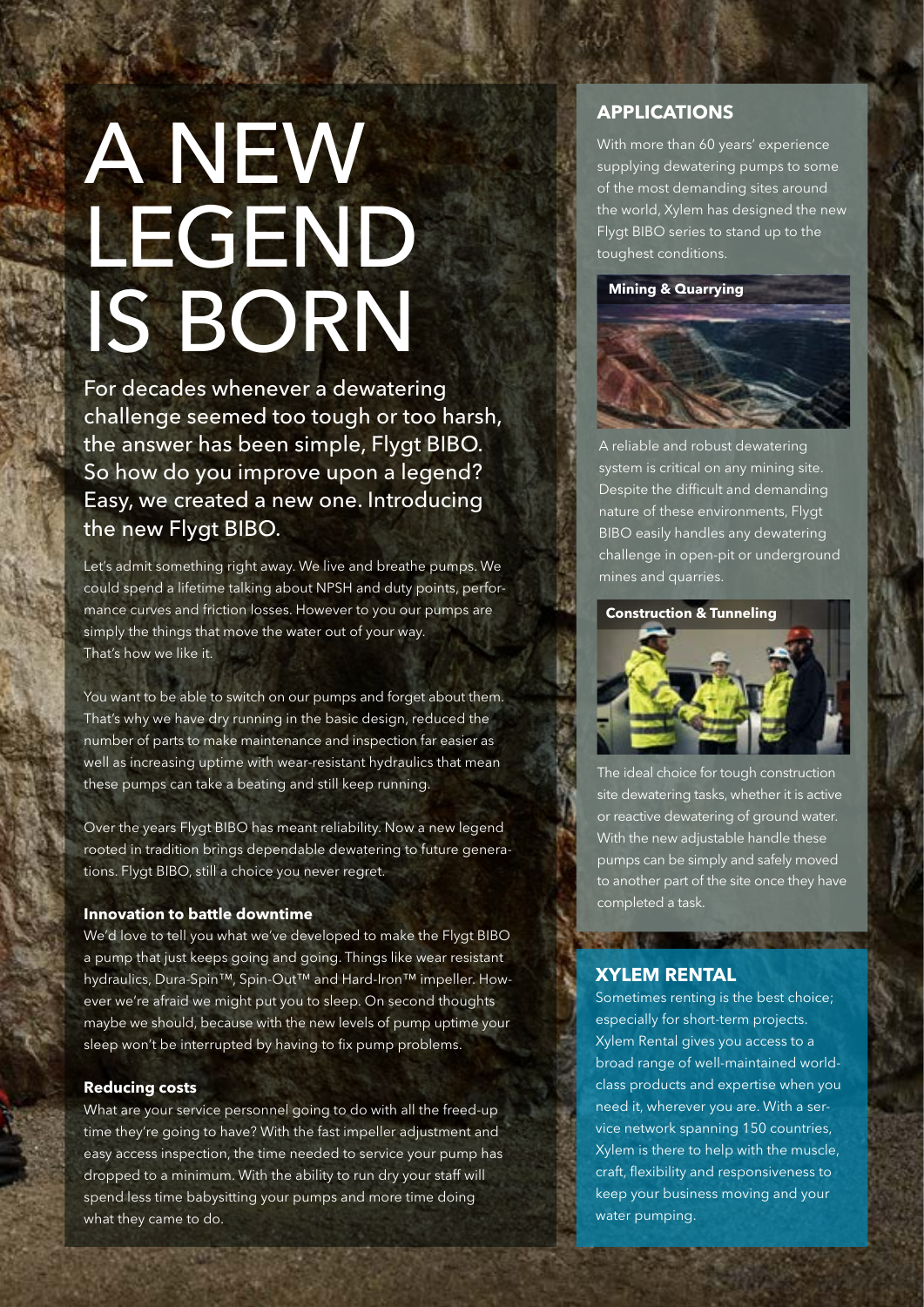## Where innovation meets tradition

It still has the iconic look; a shape that means stability and robustness. We took our proven hydraulic design and merged it with features that once set the standard in dewatering pumping.

#### Just let it run

You don't want to spend your time babysitting pumps. You just want to switch it on and let it pump. That´s why the pump have dry running capabilities.



**B**

**C**

valve opens when the pump is running dry.

**Air valve**

**Class H motor**  Highly efficient to reduce generated heat.

**Aluminum stator housing & generous oil volume** Improves heat transfer from the motor.

The cooler the motor, the better the performance. The air

### Tougher than the rest

The Flygt BIBO design protects the hydraulic and seal parts like never before. The Flygt BIBO series has robustness built-in to keep your operations moving in even the harshest environments.

#### **Dura-Spin™**

The unique closed impeller and the suction cover with Dura-Spin™ grooves work together sweeping abrasive particles away from the impeller neck.

**E**

**D**

#### **Spin-Out™**

This patented design protects the outer seal and extends service life by expelling abrasive particles from the seal.



#### **PolyLife™ coated wear parts**

Wear-resistant polylife coating on certain wear parts. (Nitrile rubber available as option)



**H**

**Hard-Iron™**

Specially designed Hard-Iron<sup>™</sup> impeller (60 HRC) and suction cover reduces wear and increases uptime.

#### **Open Impeller alternative**

The open impeller with its back-swept vanes effectively prevents string solids from obstructing the pump and increases uptime.





#### **Dura-Spin™**

With an open impeller, wear will increase the clearance between the impeller vanes and the suction cover, resulting in a loss of performance. With Dura-Spin, the unique closed impeller (1) and suction cover with grooves (2) work together sweeping abrasive particles away from the impeller neck. (3) This makes the hydraulics at least three times more wear resistant than pumps with open impellers. With the single impeller-adjustment screw you can easily restore pump performance.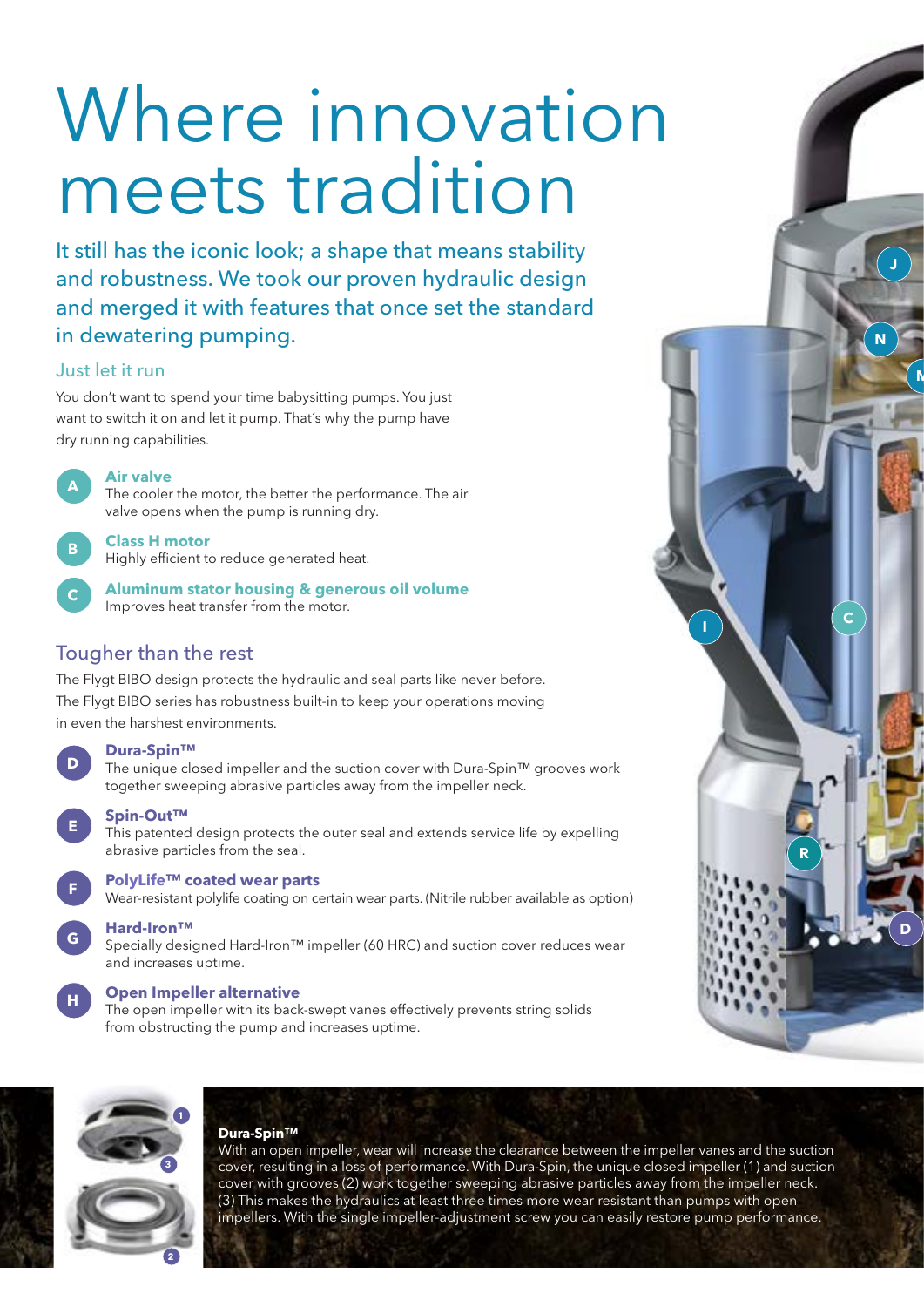

### Last pump standing

You need your pump to keep pumping; in all environments and in all situations. We know what you need and here are some features that experience tells us you´re going to like.



#### **Wide base and low discharge**

**Sealed off terminal board** 

More stability with less risk of the pump tipping over.



**K**

#### **Strainer bottom with shock absorbers**

To protect the pump from consequential damage.

Rubber shock absorbers provide impact protection. Strainer holes prevent obstruction due to large debris while the strainer bottom offers an easy-to-grip design with less risk of a drop.



#### **Adjustable handle**

Change height to suit lifting device.



#### **Protected cable entry**

Less risk of cable damage when handling the pump.



#### **Flygt SUBCAB®**

Superior mechanical strength for dependable long-term sealing in the cable entry.

#### Service with a smile

You want to spend as little time servicing your pumps as possible. Thanks to easy impeller adjustment and few parts, the Flygt BIBO series brings a high level of simplicity to service. Once you know one pump in the series you'll know them all.



#### **Single impeller-adjustment screw**

Fast and easy impeller-adjustment restores clearances to near-original condition, thereby increasing pump performance.



**Q**

#### **Plug-in™ seal with aluminum housing**

The unique aluminum one-piece Plug-in™ seal provides a perfect fit and fast, simple replacement. It features Active Seal™ for zero leakage into the stator housing and uses superior quality seal ring materials.

#### **Inspection cover**

No need to loosen the top from the stator with fast access to the junction box.

#### **External inspection and oil plugs**

Quick service check, less downtime, no unnecessary disassembly. **<sup>R</sup>**











Air valve **Suite Air Spin-Out™** Aluminium Plug-In<sup>™</sup> Seal Single adjustment screw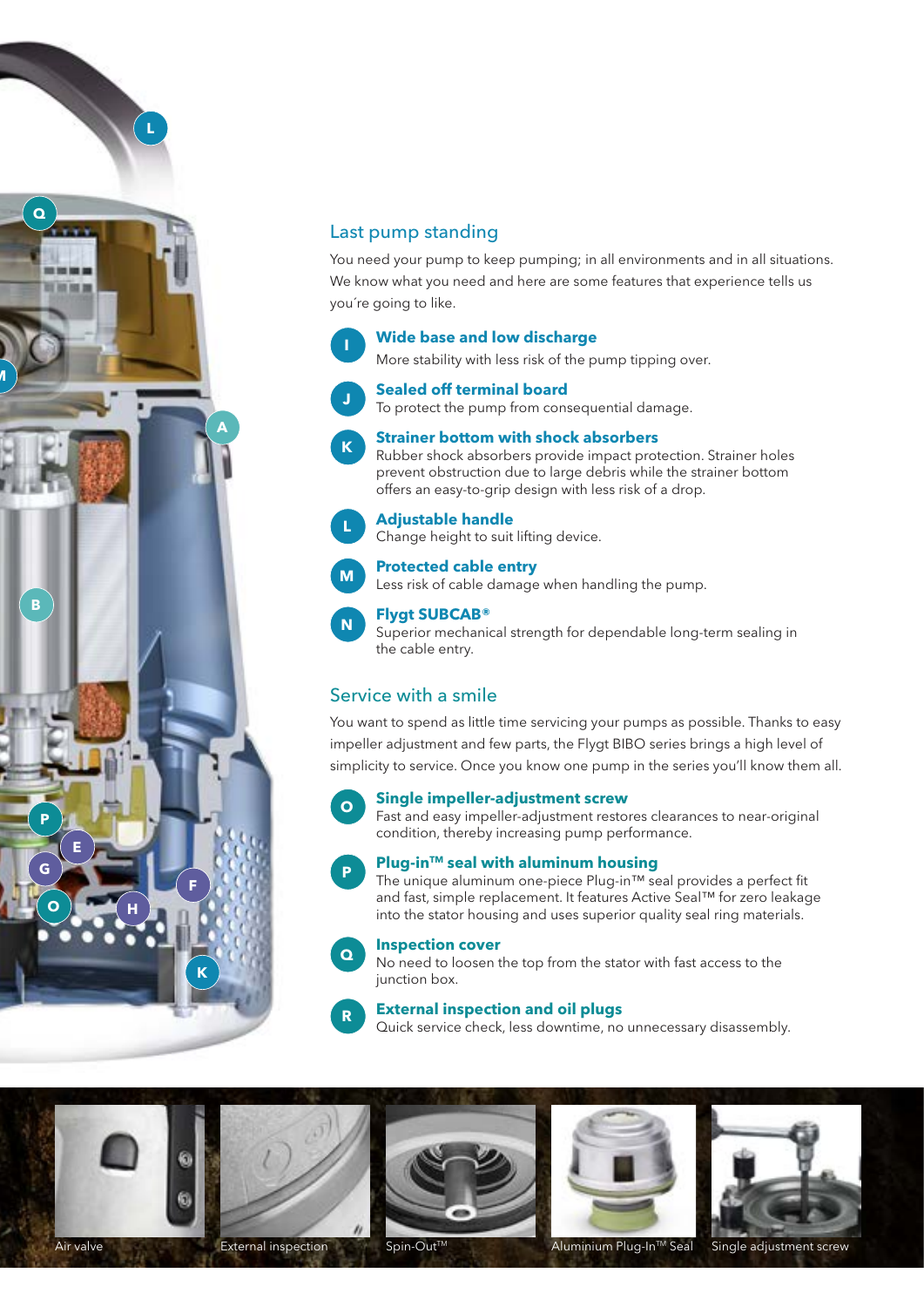## The toughest pumps that ever were

Flygt BIBO pumps cover medium, high, and super-high pressures to handle almost any application.

#### **2830.180**







**2840.180 2860.180 2870.180**



SH=Super high head HT=High head MT=Medium head B=Wear resistant impeller K=Open impeller





#### **Power ratings and sizes**

| <b>Model</b>                | 2830           | 2840       | 2860       | 2860 SH    | 2870       |
|-----------------------------|----------------|------------|------------|------------|------------|
| Rating (kW)                 | 3,7            | 5,6        | 10         | 10         | 18         |
| Rated current A at 230V* 3~ | 13             | 19         | 33         | 33         | 56         |
| Rated current A at 400V* 3~ | $\overline{7}$ | 11         | 19         | 19         | 32         |
| Rated current A at 500V* 3~ | 6              | 9          | 15         | 15         | 26         |
| Weight (kg)                 | 54             | 56         | 91         | 106        | 154        |
| Height (mm)                 | 762            | 762        | 889        | 975        | 991        |
| Width (mm)                  | 367            | 367        | 425        | 425        | 500        |
| Discharge Ø in              | 3''/4''        | 3''/4''    | 4" / 6"    | 3"         | 4" / 6"    |
| Strainer holes (mm)         | 10             | 10         | 10         | 10         | 12         |
| Warm liquid, 70 °C          | <b>YES</b>     | <b>YES</b> | <b>YES</b> | <b>YES</b> | <b>YES</b> |

\* Approximate current. Additional voltage available on request. Find more information in the product data sheet.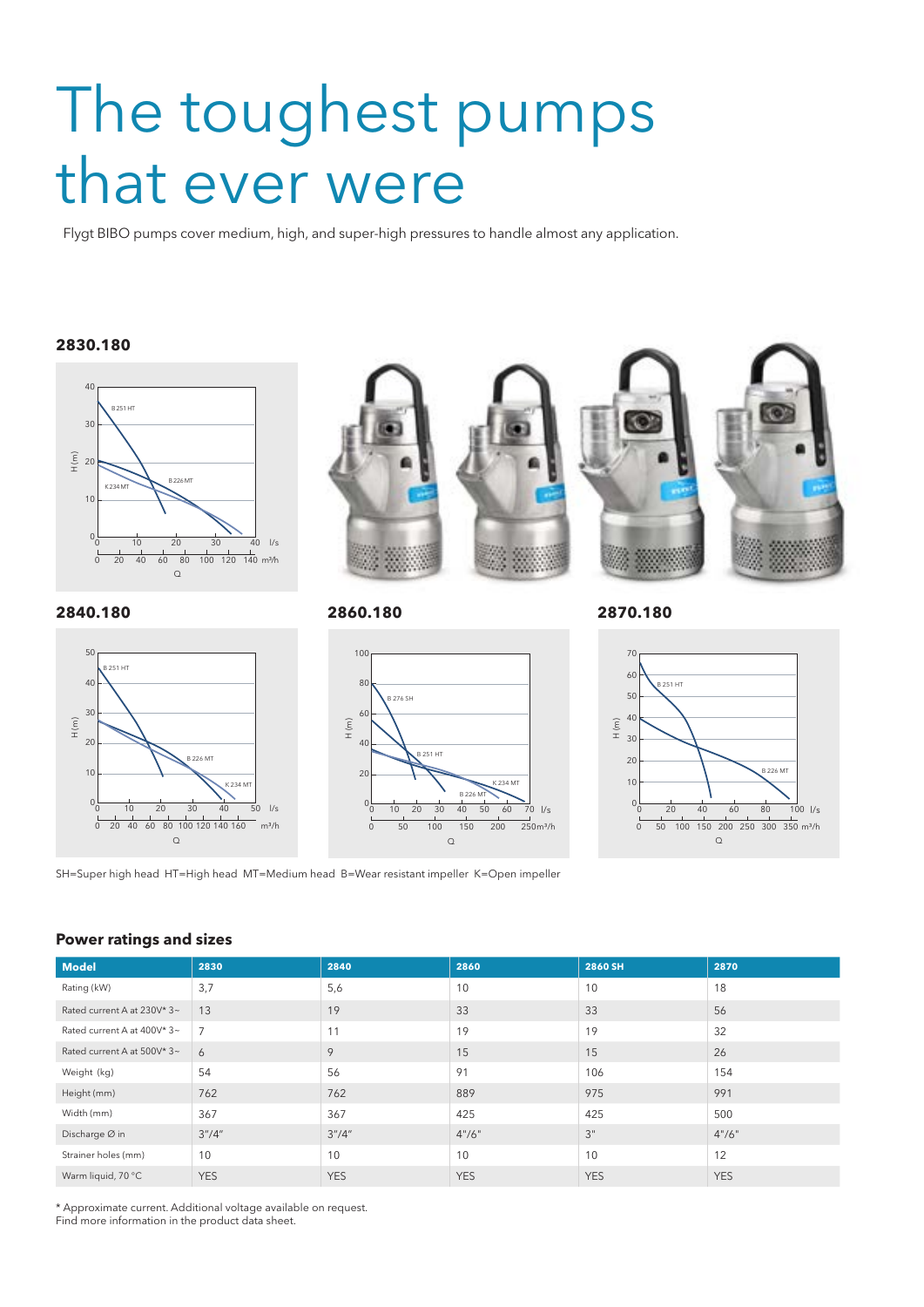## Enhancing performance and versatility

Enhance the performance of Flygt BIBO pumps by selecting options and accessories specially designed to simplify pump installation and operation:

| Flygt BIBO 2800 series                             | 2830     | 2840     | 2860     | 2870     |
|----------------------------------------------------|----------|----------|----------|----------|
| Closed impeller Dura spin™,<br>Hard-Iron™          |          |          |          |          |
| Open Impeller, Hard-Iron™                          |          |          |          |          |
| Super high head version Dura spin™                 |          |          |          |          |
| Nitrile rubber coated seal<br>house cover          |          |          |          |          |
| Nitrile rubber coated diffusor                     | ∩        | ∩        | ∩        |          |
| Poly-life™, Polyurethane<br>coated diffusor        |          |          |          |          |
| SUBCAB <sup>®</sup> submersible cables             |          |          |          |          |
| SUBCAB <sup>®</sup> screened<br>submersible cables | $\Omega$ | Ω        | ∩        | Ω        |
| Zink anode protection                              | Ω        | O        | ∩        | O        |
| Warm liquid version 70 degrees                     | O        | O        | $\circ$  | $\circ$  |
| Tandem connection                                  | Ω        | ∩        | ∩        | O        |
| Level regulator in pump top                        | $\Omega$ | O        | $\Omega$ | O        |
| Level regulator external                           | O        | O        | Ω        | O        |
| Softstarter                                        |          |          | $\Omega$ | $\Omega$ |
| Starters manual/automatic                          | Ο        | Ο        | ◠        | O        |
| Flygt pump raft™                                   | $\Omega$ | $\Omega$ | $\Omega$ | $\Omega$ |
| FPC 100™ pump control                              | റ        | O        | ◠        | ∩        |
| PIM™ pump integraded memory                        | Ω        | ∩        | Ω        | O        |

 $\bullet$  = Standard  $\bullet$  = Optional

## Flygt Softstarter

The built in Flygt Softstarter is a reliable and cost-effective alternative to an external Y/D starter. The start current and the current peak are reduced and the mechanical stress on the pump will be less compared to a DOL start. In addition, the Softstarter has:

- Phase sequence guard that ensures correct rotation of the impeller.
- Detection of phase absence at start, which prevents single-phasing and resulting stator damage.



With no moving parts, the Flygt Softstarter is a robust solution that will protect the pump and lower your maintenance costs.



## Your task. Our force.

Whatever the dewatering challenge we have the solution for you. Sludge, slurry, big pumps, small pumps, electrical or diesel driven, corrosive abrasive particles or high pH levels, we have the pump that matches your requirements with a reliability and performance second to none. From the legendary Flygt Bibo to the lightweight Ready, the sturdy Flygt 5000 to the independently-powered Godwin there is no other company that covers the full spectrum of dewatering needs like Xylem. We've got your back!

### Xylem TotalCare

Xylem TotalCare is a comprehensive, integrated portfolio of services designed to ensure that your water and wastewater equipment keeps running at its best. Our team of knowledgeable and highly skilled technicians are experts in drainage and slurry applications. We take pride in our ability to help customers overcome challenges and optimize operations by providing the right solution every time.

Our service network spans 150 countries and chances are we have a workshop close to your operations that can support you with application engineering, maintenance, pump repair, spare parts, turnkey project management, and more. We look forward to hearing from you.

Find out more about TotalCare services at xyleminc.com/totalcare